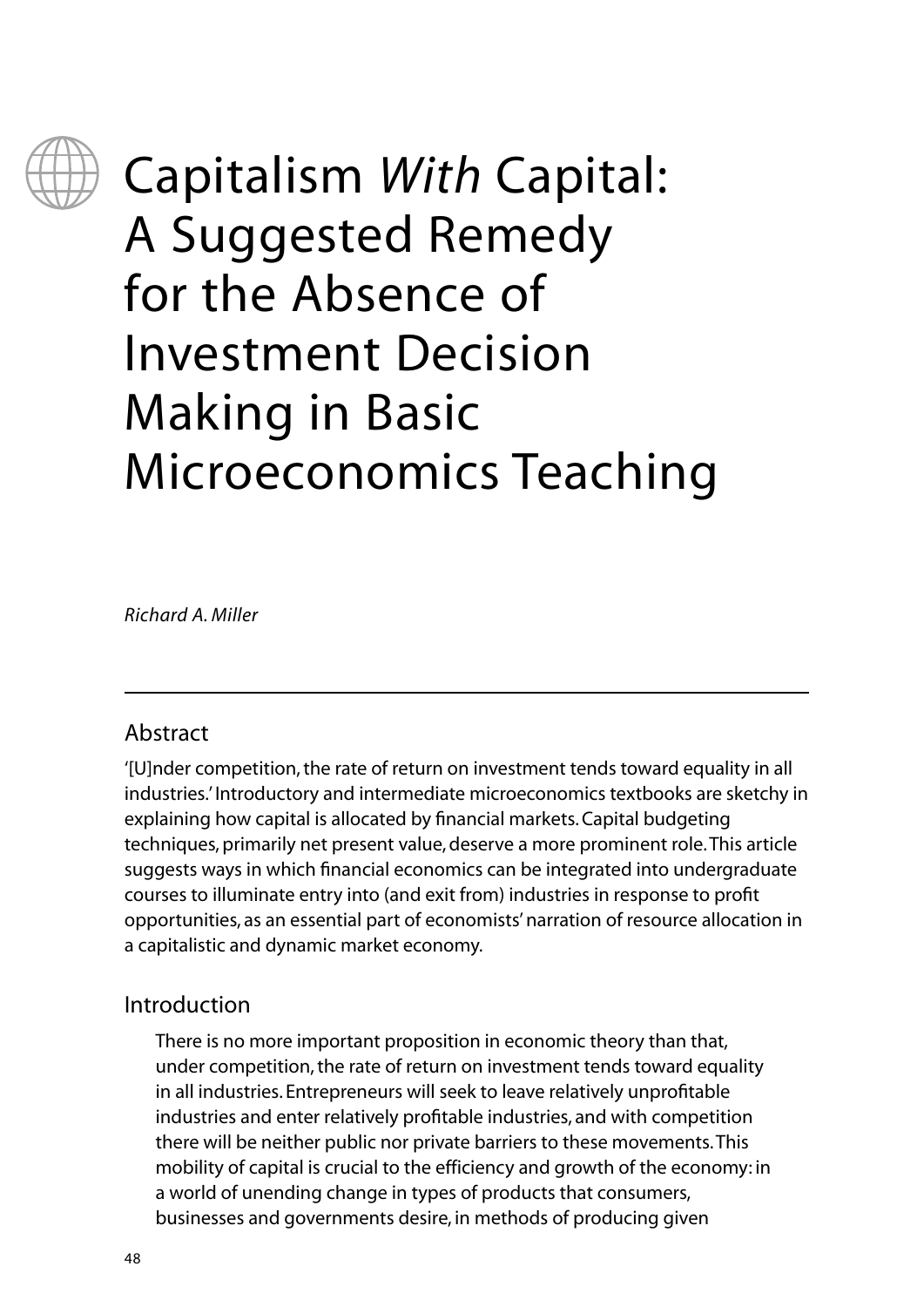products, and in the relative availabilities of various resources – in such a world the immobility of resources would lead to catastrophic inefficiency.

> George J. Stigler (1963) *Capital and Rates of Return In Manufacturing Industries*, NBER, Princeton University Press, p. 54

'Mobility of capital is crucial', but in our teaching we economists neglect how investment decisions are made and how capital is allocated.Textbooks in introductory economics and in intermediate price theory are remarkably sketchy in explaining the market adjustments toward long run competitive equilibrium, how 'the rate of return on investment [in the long run, under competition] tends to equality'.The texts slight (or ignore) the motivating force of the market(s) for investment in new capacity;'entry' and 'exit' in response to (economic) profit and loss receive little explanation.The short run competitive market supply curve shifts right or left with little analytic support.When we teach about capitalism we neglect firms' decisions to invest in capital projects.'In a world of unending change' in production techniques, resource availabilities and the array of available products, capital budgeting decisions on investment in new or expanded capacity assume a crucial role in resource allocation.

Examples abound.Toyota expands its Georgetown, Kentucky, plant to produce hybrid Camrys. Royal Dutch/Shell and PetroChina invest to develop an onshore natural gas field in northwest China. Airlines order and acquire hundreds of commercial aircraft from Boeing and Airbus. Proctor and Gamble builds a detergent factory; Intel invests in a chips facility; and Phelps Dodge develops a molybdenum mine. Each of these examples – automobiles, natural gas, aircraft, detergent, chips, molybdenum – involves an increase in industry capacity and an increase in quantities supplied in the respective markets. Each also involves a large expenditure now – the investment – for the prospect of future returns – the cash (in)flow. Such investment is an important part of our understanding of how resources are employed in response to consumers' preferences.

This paper provides suggestions on how well known financial economics lying behind investment decisions such as these might be integrated into introductory and intermediate courses in microeconomics.The basic capital budgeting technique is the (net) present value equation used by business firms to evaluate investments. Other capital budgeting techniques (internal rate of return, adjusted IRR, payback period, discounted payback period, profitability index) embody possible pitfalls; properly used, NPV indicates the correct accept–reject choices, and is thus analytically superior, while the other techniques may lead to incorrect choices.

The NPV equation provides links between investment decisions and long-run (tendency toward) equilibrium, between accounting and economic income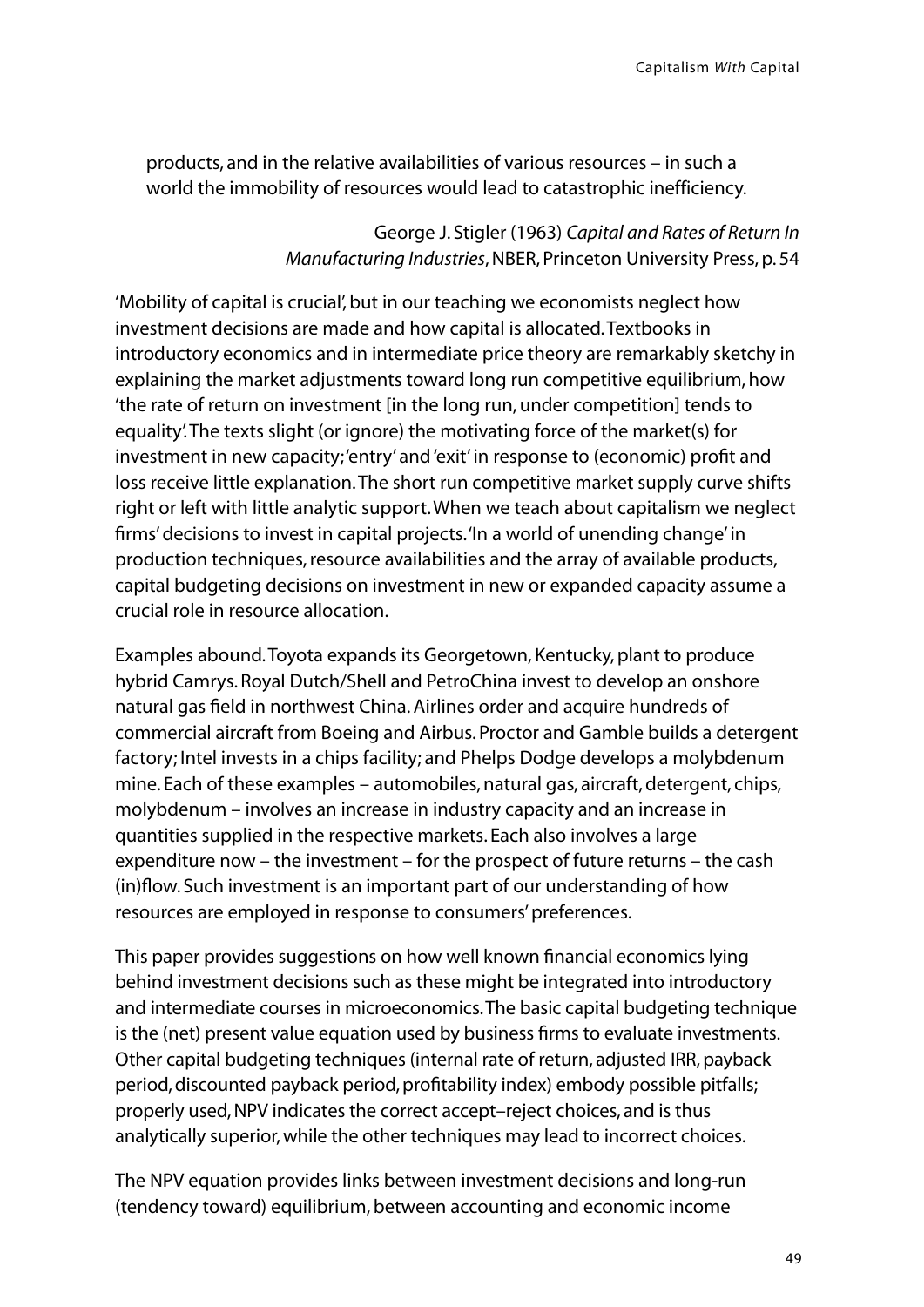statements (and the firm's cost curves), and between economic profit, normal profit and accounting profit. Each of those topics receives some consideration in this paper; all can receive some space in basic microeconomics teaching; and several – NPV and normal (versus accounting) profit – deserve high priority in undergraduate micro courses.

# Capital budgeting and net present value

As an example of an investment opportunity and the use of the net present value technique, suppose a firm considers the following financial data to be the most likely outcome of accepting that opportunity:

Investment cost: \$400,000 Life of the investment: 4 years (with no salvage value or removal cost) Annual sales: 10,000 units (rate of output) at a price of \$50 Direct cost per unit: \$25 (raw materials, labour, and other variable costs) Annual overhead: \$110,000 Accounting depreciation: straight line (\$100,000 per year)

Financing, the financial capital necessary to undertake this project, is available (it is assumed here) at 10%; the annual opportunity cost of this financial capital to those individuals and institutions providing the financing is assumed here, for simplicity, to be entirely common stock.1 The tax rate on corporate income (profit) is 25% of accounting profit. For algebraic simplicity assume that the cash flows are equal for each of the four years, that the opportunity cost of capital (10%) remains unchanged over the life of the project, that no inventories of unsold finished goods are carried from one year to the next, and (to avoid mismatches of revenues and costs) that all cash transactions occur at the end of each year. Also assume (for analytic simplicity) that entry and exit of other firms in this industry do not take place. How does the firm evaluate this project, to decide whether to accept it (acquire the \$400,000 asset) or reject it (walk away)?

Each of the four annual *pro forma* accounting income statements (as an accountant would display the accounting data) would look like this:

| Sales revenue     | \$500,000  | $(10,000 \text{ units} \ @ \$50)$         |
|-------------------|------------|-------------------------------------------|
| Direct cost       | $-250,000$ | $(10,000 \text{ units} \ @ \$25)$         |
| Overhead cost     | $-110,000$ |                                           |
| Depreciation      | $-100,000$ | (5400,000/4)                              |
| Income before tax | 40,000     |                                           |
| Tax               | $-10,000$  | (tax rate $t = 0.25$ x income before tax) |
| Income after tax  | 30,000     |                                           |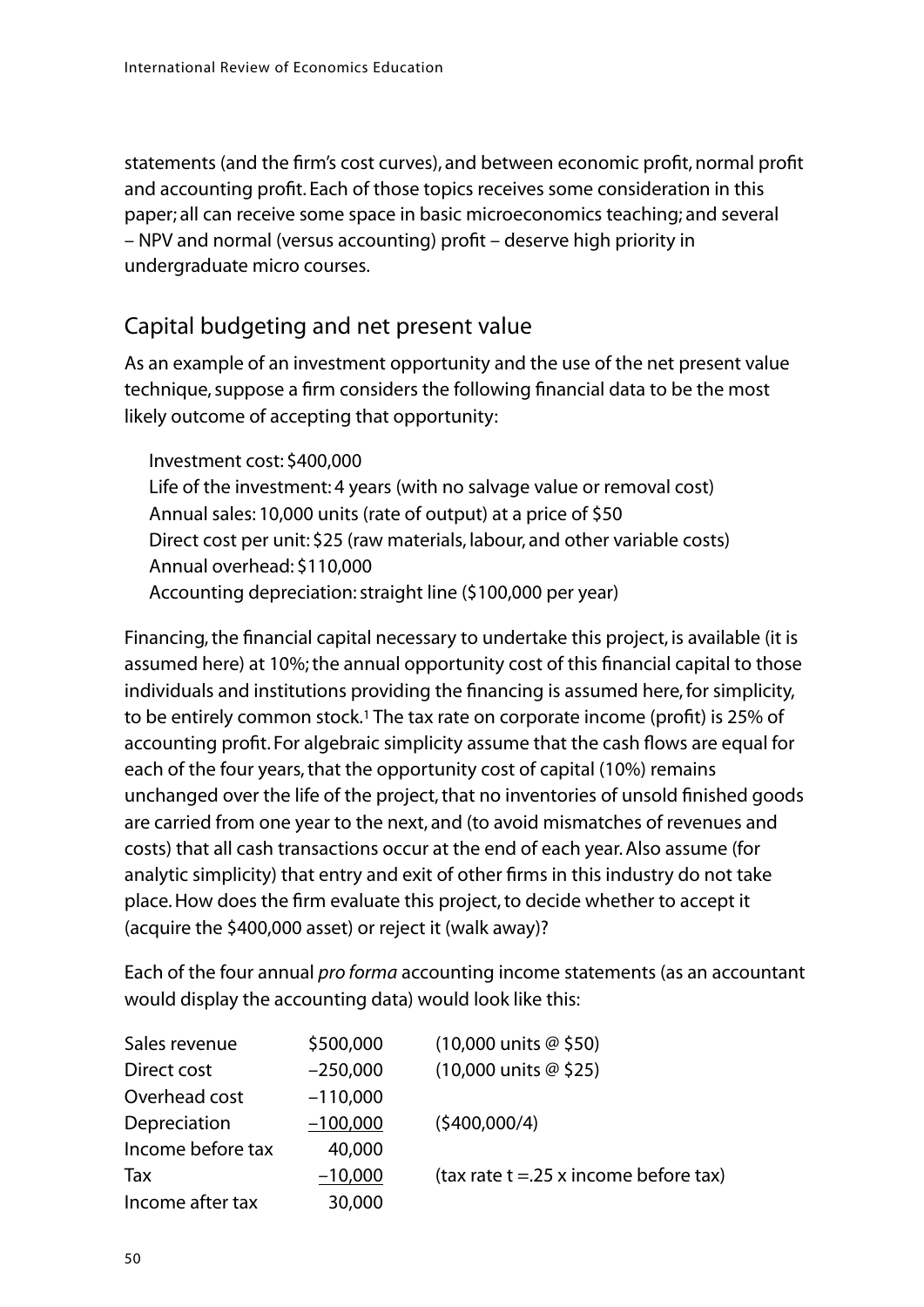The annual cash flow from this opportunity is thus projected to be \$130,000 (\$100,000 of accounting depreciation, an accounting cost but not a cash outflow, plus \$30,000 of income – accounting profit – after tax) the bottom line. And depreciation appears in the accountant's income statement primarily to allow the accurate calculation of income taxes).This entire annual cash flow could be returned each year to the suppliers of financial capital, if the firm has no other investment opportunities that are expected to earn at least the 10% cost of financial capital. In practice, of course, some of the cash flow is usually returned to the suppliers of financial capital as dividends, interest and/or stock repurchases, but the majority (not paid out) is retained in the firm to finance further investment including the possible replacement of some worn out capital assets.2

Is this opportunity financially worthwhile, ie will it earn (or more than earn) the 10% opportunity cost of capital? Will accepting the project add to the owners'wealth? The \$400,000 investment returns a cash flow, \$130,000 per year for four years. Discounted at the cost of capital, the net present value of this stream of future values is

$$
NPV = -\$400,000 + \frac{\$130,000}{(1.10)} + \frac{\$130,000}{(1.10)^2} + \frac{\$130,00}{(1.10)^3} + \frac{\$130,000}{(1.10)^4}
$$

or NPV = 
$$
-\$400,000 + \sum_{\tau=1}^{4} \frac{\$130,000}{(1.10)^{\tau}} = \$412,082.51 - \$400,000 = \$12,082.51
$$

Based on these estimates, the project should be accepted; the positive NPV suggests that the investment is expected to produce an addition to the owners' wealth.The investment will produce an annual return expected to exceed the 10% opportunity cost of financial capital.3 The ratio of present value of future cash flows to the reproduction cost  $(5412,082.51/400,000 = 1.03)$  is of course Tobin's q; it is also the profitability index.

How might the *pro forma* accounting income statement be reformed to reflect the economic concepts (all annual) of total revenue, variable costs, fixed costs and (economic) profit? This reformulation requires the calculation of normal profit, the annual cash flow necessary to return exactly the 10% cost of capital.This calculation requires the use of the NPV equation: setting NPV =  $0$ , with the annual (and equal) cash flow (not the NPV) as the algebraic 'unknown:

$$
NPV = 0 = -\$400,000 + \sum_{T=1}^{4} \frac{CF}{(1.10)^{T}} = -\$400,000 + CF \left[\frac{1 - (1.10)^{-4}}{10}\right]
$$

Solving,  $CF = $126,188.32$ , the annual normal profit – an economic cost – is less than the \$130,000 estimated annual cash flow by \$3,811.68, the estimated annual supranormal or economic profit.The *pro forma economic* income statement for each of the four years, using conventional economic terms and presuming that Q=10,000 per year, is: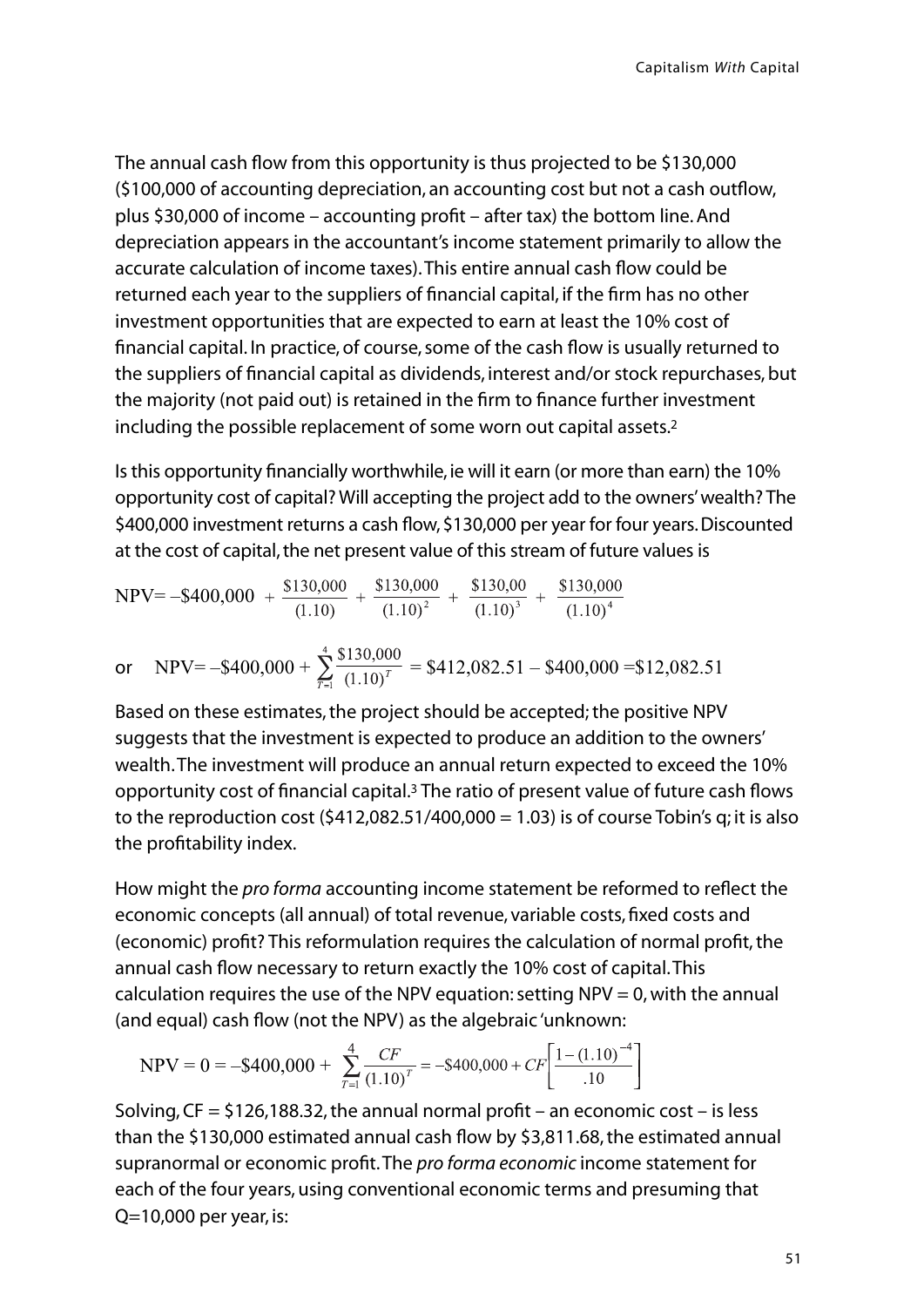| Total revenue         | \$500,000      | $(10,000 \text{ units} \ @ \$50)$       |
|-----------------------|----------------|-----------------------------------------|
| Variable cost         |                |                                         |
| Labour, raw materials | $-5250,000$    | $(10.000 \text{ units} \ @ \text{525})$ |
| Tax                   | $-510,000$     | (25% of accounting income before tax)   |
| Fixed cost            |                |                                         |
| Overhead cost         | $-5110,000$    |                                         |
| Normal profit         | $-5126.188.32$ |                                         |
| Economic profit       | \$3,811.68     |                                         |

$$
AVC = \frac{$260,000}{$10,000} = $26.00
$$

$$
AFC = \frac{$236,188.32}{$10,000} = $23.62
$$

$$
ATC = \frac{$496,188.32}{$10,000} = $49.62
$$

Economic profit per unit is  $\frac{$3,811.68}{10,000}$  = \$0.38

Tax is a variable cost because an alteration in the rate of output (more than or less than 10,000 units per year) will alter the annual tax; if few enough units are sold per year the accounting profit and thus the tax will become zero. Normal profit is a cost once the asset has been acquired and financed (both for \$400,000).The present value of the four years' annual economic (or supranormal) profit, discounted at 10%, is \$12,082.51, the increase in owners' wealth at  $T = 0$  when the project is accepted.

Figure 1 represents the standard, U-shaped cost curves (as these unit cost curves appear in virtually all introductory and intermediate micro texts<sup>4</sup>) for a firm in a perfectly competitive industry. AFC includes the cost of normal profit (plus other fixed costs); ATC includes all costs, fixed and variable, including (also) the cost of normal profit or (as the textbooks put it) including the necessary return to capital.

## Financing and an efficient stock market

What happens to the value of this firm's shares of stock? Presume, now: (1) that this firm is newly established, that the firm has no other assets or liabilities or net worth and thus is financed by an initial public offering (IPO) of common stock specifically to undertake this project, and that flotation costs are zero; (2) that all the cash flow will be returned (when earned at the end of each year) to the stockholders; (3) that no other firm enters the industry, ie barriers to entry prohibit any (further) expansion of industry capacity; and (4) that the firm will be killed off when the assets become worthless at  $T = 4$ .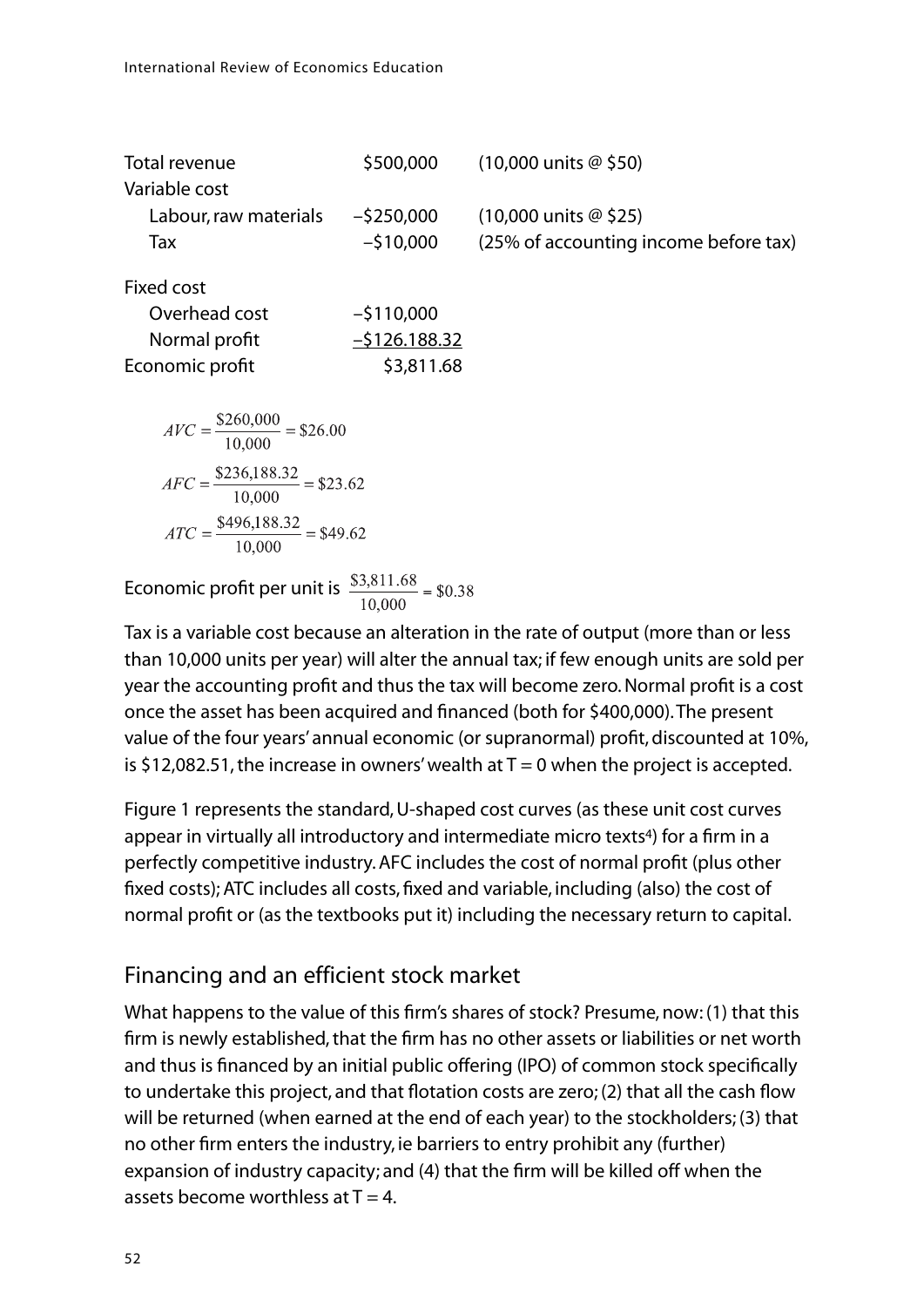

#### **Figure 1.**

Suppose that 5,000 shares of common stock are sold at a price of \$80 per share to raise the necessary financing of \$400,000. Once the assets are acquired (at  $T = 0$ ) and knowledge of this new firm becomes known the price will quickly be bid up (the efficient market hypothesis). How high? The present value of the cash flow on which all shareholders have a claim is \$412,082.51.The price of one share, thus, is \$412,082.51  $= $82.42$ 

$$
\overline{5,000}
$$

At this price, the owners will receive exactly 10% on their shares: the CF per share per year is  $$130,000/5000 = $26$ , so the present value (price) of one share is

$$
\sum_{T=1}^{4} \frac{$26}{(1.10)^{T}} = $82.42.
$$

As four years pass, the price fluctuates; it rises during the first year (as the cash flow comes nearer) to reach  $\$26 + \sum_{n=-\infty}^{\infty} 420 = \$90.66$  just before the first \$26 is paid.

Then at  $T = 1$  just after the first \$26 is paid out the share price falls to \$64.66, which is the discounted value (at 10%) of the remaining three payments of \$26. At  $T = 2, 3$ , 4 (just after the second, third and final \$26 payments are made) the price is successively \$45.12, \$23.64 and zero. Based on the initial market price of \$82.42 (not the \$80 IPO price) the owner of one share has earned precisely 10% per year on the value of that one share.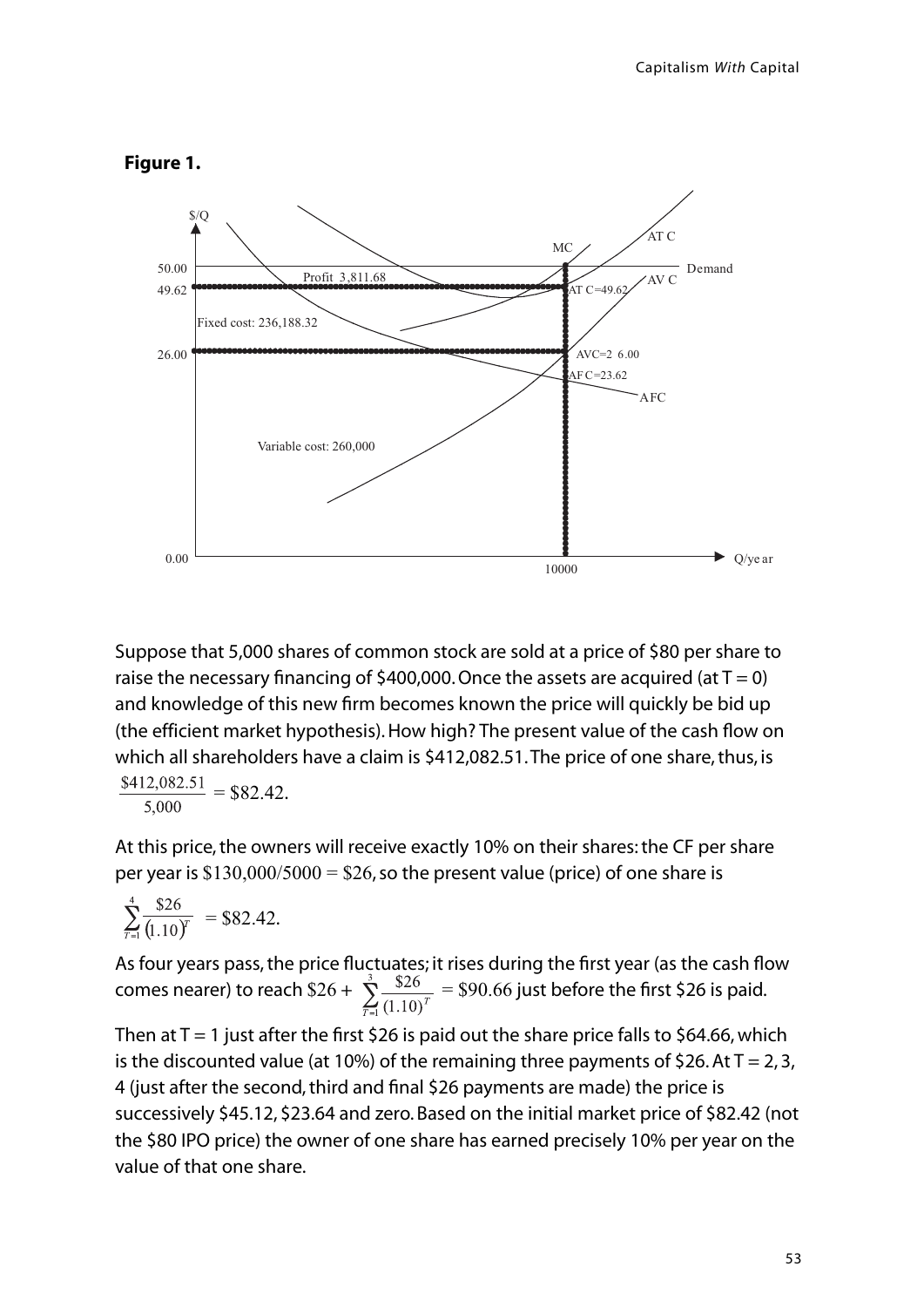# Depreciation

Depreciation is the recognition that as time passes and the asset is used the value of the asset declines. In accounting terms depreciation is an expense (a cost on the accounting income statement) but not an expenditure (ie not an outflow of cash – the original investment expenditure has already counted the cash outflow).The decline in value (book or economic) will be slower the longer the life of the asset; if the asset never wears out, depreciation may be zero. However technical change and shifts in demand for the product may require some economic (and accounting) depreciation.

Accounting depreciation reduces the book value (accounting value) of assets to reflect their finite life, and is based on the original or historical cost, the expected (finite) life, the salvage value or removal cost at the end of its life, and the method of depreciation employed by the accountants and allowed by the Internal Revenue Service. In this example the accounting depreciation of \$100,000 per year by the straight-line method is arbitrary and simplifies the calculations; various other accounting schedules have been used, generally accelerated so that accounting depreciation is greater in the earlier years (and taxes smaller) compared with later years. Accelerated depreciation thus accelerates the cash flow and hence increases the NPV at the time the potential investment is evaluated,  $T = 0$ .

Economic depreciation of this physical asset can be inferred from the declining value of the NPV as time passes (Hulten, 1990). At the end of one year, three \$130,000 amounts remain after the first year's \$130,000 is received by the firm (and paid out to shareholders or retained for further investment which passes the NPV > 0 criterion).

Its NPV at 10% is 
$$
\sum_{T=1}^{3} \frac{$130,000}{(1.10)^{T}} = $323,290.76.
$$

The economic value of this asset has declined by  $(5412,082.51 - 5323,290.76) =$ \$88,791.75;this is the economic depreciation of the first year. Similar calculations produce the following depreciation schedule:

| End of T           | Value at T   | Economic depreciation during T |
|--------------------|--------------|--------------------------------|
| $\Omega$           | \$412,082.51 |                                |
| $\mathbf{1}$       | \$323,290.76 | \$88,791.75                    |
| $\overline{2}$     | \$225,619.83 | \$97,670.93                    |
| 3                  | \$118,181.82 | \$107,438.01                   |
| $\overline{4}$     | 0            | \$118,181.82                   |
| Total depreciation |              | \$412,082.51                   |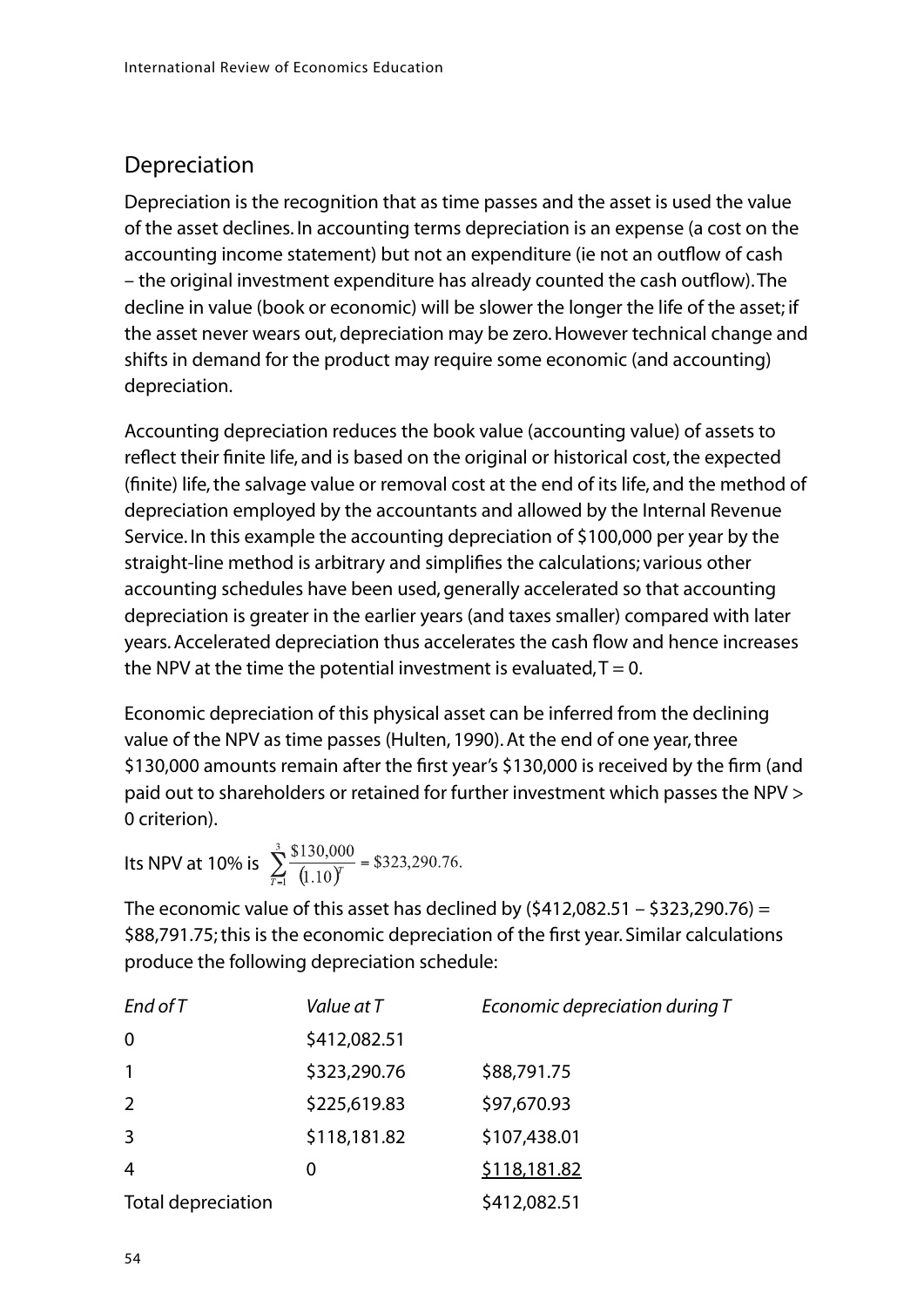This mirrors exactly the decline in the share price as the asset ages; dividing the annual values by the number of shares (5000) produces the decline in the share price, from \$82.42 to \$64.44 to \$45.12 to \$23.64 to zero, as indicated earlier.

# Capital Budgeting and the Internal Rate of Return

This investment opportunity is projected to return more than the 10% cost of capital, since NPV is positive. How much more, in per cent? This is a frequently asked, and sometimes misunderstood, question.The NPV equation, with the discount rate as the unknown, provides the answer, known as the internal rate of return:

$$
NPV = 0 = -\$400,000 + \sum_{\tau=1}^{4} \frac{\$130,000}{(1+r)^{\tau}} \Rightarrow r \approx 11.388\%
$$

This algebraic solution (the IRR) is the annual rate of return, in cents per dollar per year, paid (by the firm as the acquirer of financial capital) and received (by the owners as suppliers of financial capital) on the remaining or outstanding or unpaid off balance of the funds.The cash flow of \$130,000 is returned to the owners each year. Part of this annual payment is the rental cost of funds, the IRR cost of 11.388% applied to the principal outstanding (unpaid off), and part is a return of some portion of that remaining balance or principal. As the original funds are repaid, the rental portion decreases and the repayment portion increases.

To see how this works:

|                                                       |         |                       |           | 4                     |            |
|-------------------------------------------------------|---------|-----------------------|-----------|-----------------------|------------|
| Cash flow                                             | 130,000 | 130,000               | 130,000   | 130,000               | 520,000    |
| Rental cost at<br>11.388% on the<br>remaining balance | 45,552  | 35,935.06             | 25,222.95 | 13,290.94             | 120,000.95 |
| Return of original<br>financial capital               | 84,448  | 94.064.94             |           | 104,777.05 116,709.06 | 399,999.05 |
| Remaining balance                                     | 315,552 | 221,487.06 116,710.01 |           | $0.95 \approx 0$      |            |

The original owners have earned, and the firm has paid, 11.388% on the remaining balance of the funds. Since the expected IRR = 11.388% exceeds the 10% cost of capital, this is an attractive potential investment.5

The IRR suggests an approach to the market demand for (financial) capital. At any time (or in any year) there exist a number of investment opportunities in the economy. Arrayed in decreasing IRR, which is measured by an interest rate, these investment opportunities provide the demand schedule, with the IRR (as the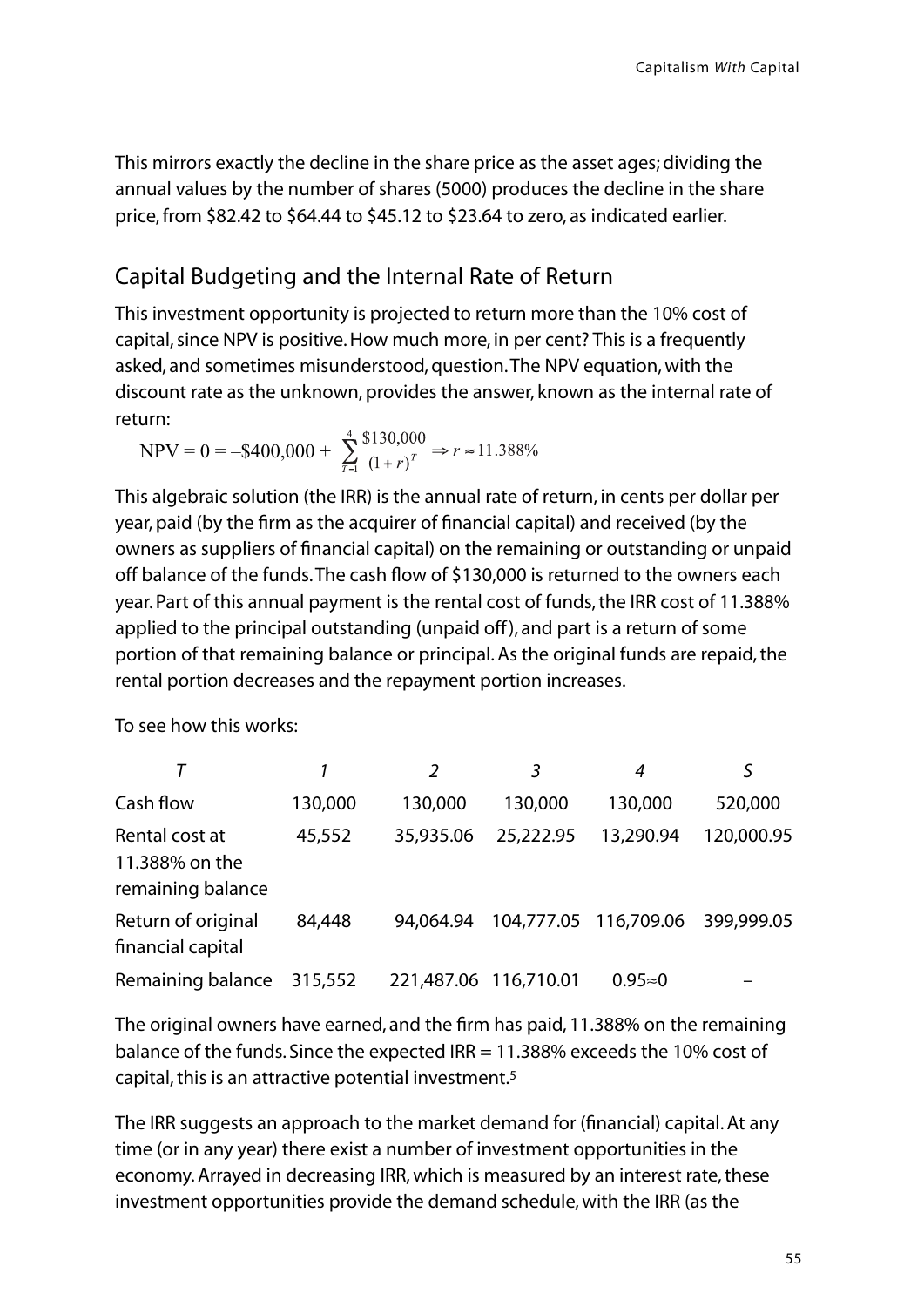interest rate) on the y-axis and the prospective investment expenditures accumulated, as the IRR declines, on the x-axis.The market supply schedule of financial capital is a standard (horizontal, then upward rising) supply curve with the cost of capital (an interest rate) also on the y-axis.The intersection of the IRRdemand schedule and the opportunity cost of funds – the supply schedule provides the equilibrium market interest rate and the amount of (annual) investment expenditures, which are all projects for which NPV > 0 at the (marginal) cost of capital. Restrictive monetary policy raises the supply schedule of funds and thus raises the equilibrium cost of capital, reducing investment: loose monetary policy that lowers interest rates and the cost of capital stimulates investment.

### Entry and exit: the competitive long run

Capital mobility will differ across industries, between the extremes of absolutely blockaded entry and contestability. Barriers to entry (BTE) are impediments to capital mobility in response to profit opportunities, thus a BTE is any market condition or strategic behaviour by incumbents (or the government) that slows (or prevents) the long-run adjustment process. No agreement has emerged on a single definition of BTE, but examples include licensing, intellectual property (patents, copyrights, trade secrets), control of essential resources (eg Alcoa's control of bauxite before World War II), strategic behaviour (limit pricing, bundling, price discrimination, raising rivals' costs) and Bain's original barriers (scale economies and sunk costs, absolute cost advantages of incumbents, product differentiation) (Gilbert, 1989). No one requires that entry be instantaneous; construction of a new plant takes time (after the entrant recognises the opportunity), and even shifting an existing airplane from route A to route B (the original example of contestability) can hardly be accomplished overnight. Capital budgeting and NPV nevertheless provide the rationale for capital mobility, whether slowed by the BTE or not.

This example assumes (so far) that market conditions remain unchanged for four years, that the \$130,000 annual cash flow neither falls nor rises and that 11.388% is paid and earned for the life of the physical assets.The rate of return to this firm in its industry exceeds the rate of return in other industries; 10% money (financing) is chasing a 11.388% investment opportunity.The 'rate of return on investment' has not tended 'toward equality in all industries'. Entry is blockaded.'Under competition', when entry is free and the market is contestable so other firms will enter in response to the profit opportunity, industry output will increase and market price will fall, will drive down (over time) the rate of return below 11.388%. Further entry, of course, ceases to be attractive when the return has fallen to 10%, the opportunity cost of capital.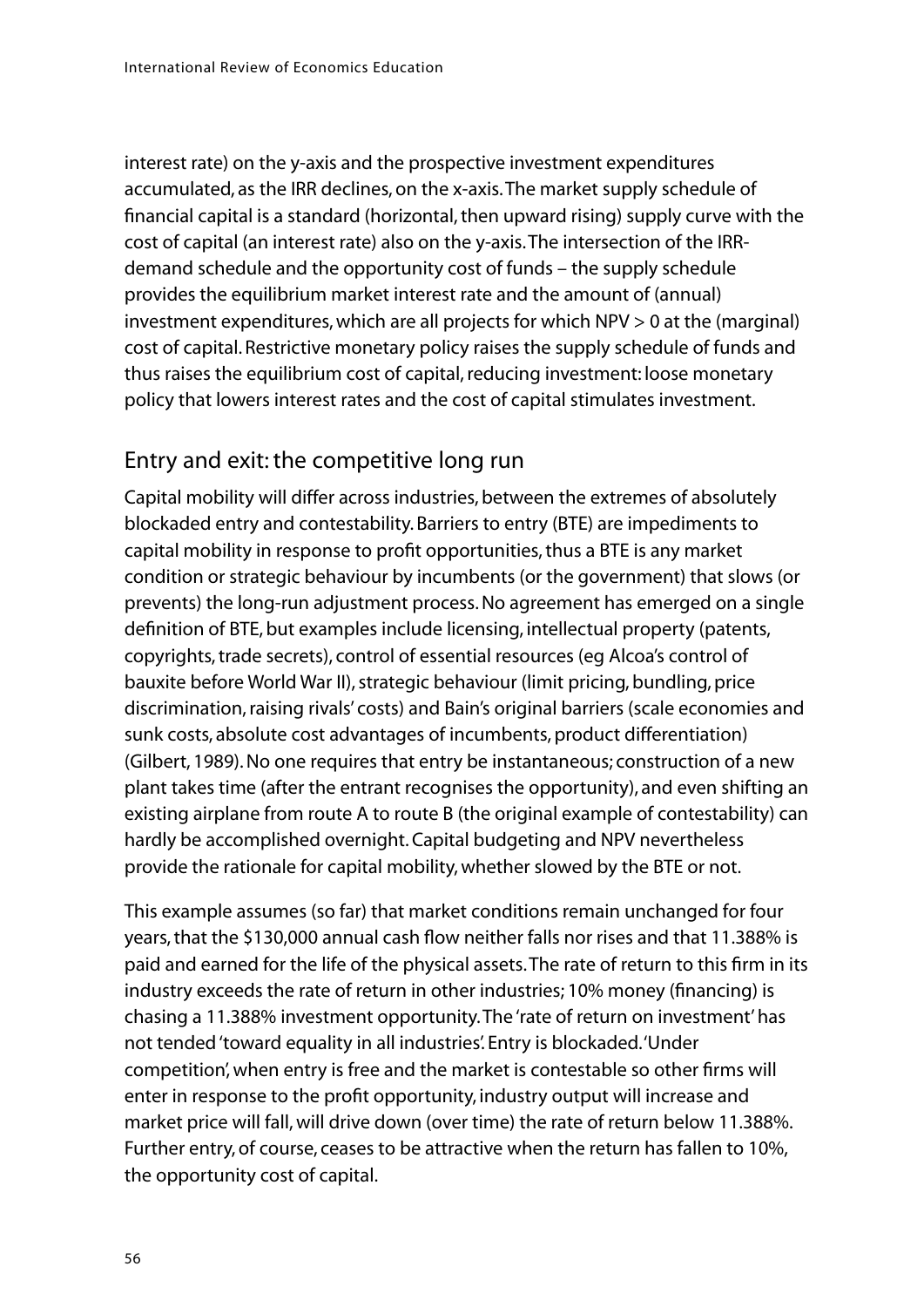To see how capital and other resources are allocated into this industry, assume that entry is free, ie there are no barriers to entry of new firms (or the expansion of incumbent firms) and that new entrants enjoy no advantages in cost or technology. Assume, too, that firms in this industry face infinitely elastic supplies of factors so input prices do not rise with expansion of the industry capacity and output, and that product differentiation is absent. Also assume a perfectly competitive product market, so all suppliers are price takers.With the representative incumbent firm earning over 11% on capital investment entry will produce an expansion of industry output, a reduction in incumbent firms' output and a fall in the common (industry) price. (Which firm, among these perfectly competitive price-taking firms, first lowers its price is a question the theory does not address.)

Profit will fall; in long-run competitive equilibrium economic profit will vanish and the rate of return to capital will fall to the cost of capital, here 10% per year. For a representative firm presume: (1) that its output per year falls to 9,000 (vice 10,000); and (2) that the minimum of the U-shaped ATC is \$49.60 at that new output. In long-run competitive equilibrium the accounting and economic income statements for this firm will look as follows: (The numbers are consistent with those in the two prior, non-long run equilibrium income statements earlier, as well as the general shapes of the unit cost curves; ATC and AVC have positive slopes in the range  $9,000 \le Q \le 10,000$ , while AFC has a negative slope.)

|                   |                            | Income statements<br>(long-run competitive equilibrium) |                        |  |
|-------------------|----------------------------|---------------------------------------------------------|------------------------|--|
| Accounting        |                            | $Q = 9,000$ , $P = AVC = 49.60$                         |                        |  |
| Sales revenue     |                            | \$446,400.00                                            | $(9.000 \times 49.60)$ |  |
| Direct cost       |                            | $-201,482.24$                                           |                        |  |
| Overhead          |                            | $-110,000,00$                                           |                        |  |
| Depreciation      |                            | $-100,000.00$                                           |                        |  |
| Income before tax |                            | \$34,917.76                                             |                        |  |
| Tax               |                            | 8,729.44                                                |                        |  |
| Income after tax  |                            | \$26,188.32                                             |                        |  |
|                   | $\mathsf{CF} = \mathsf{C}$ | \$126,188.32                                            |                        |  |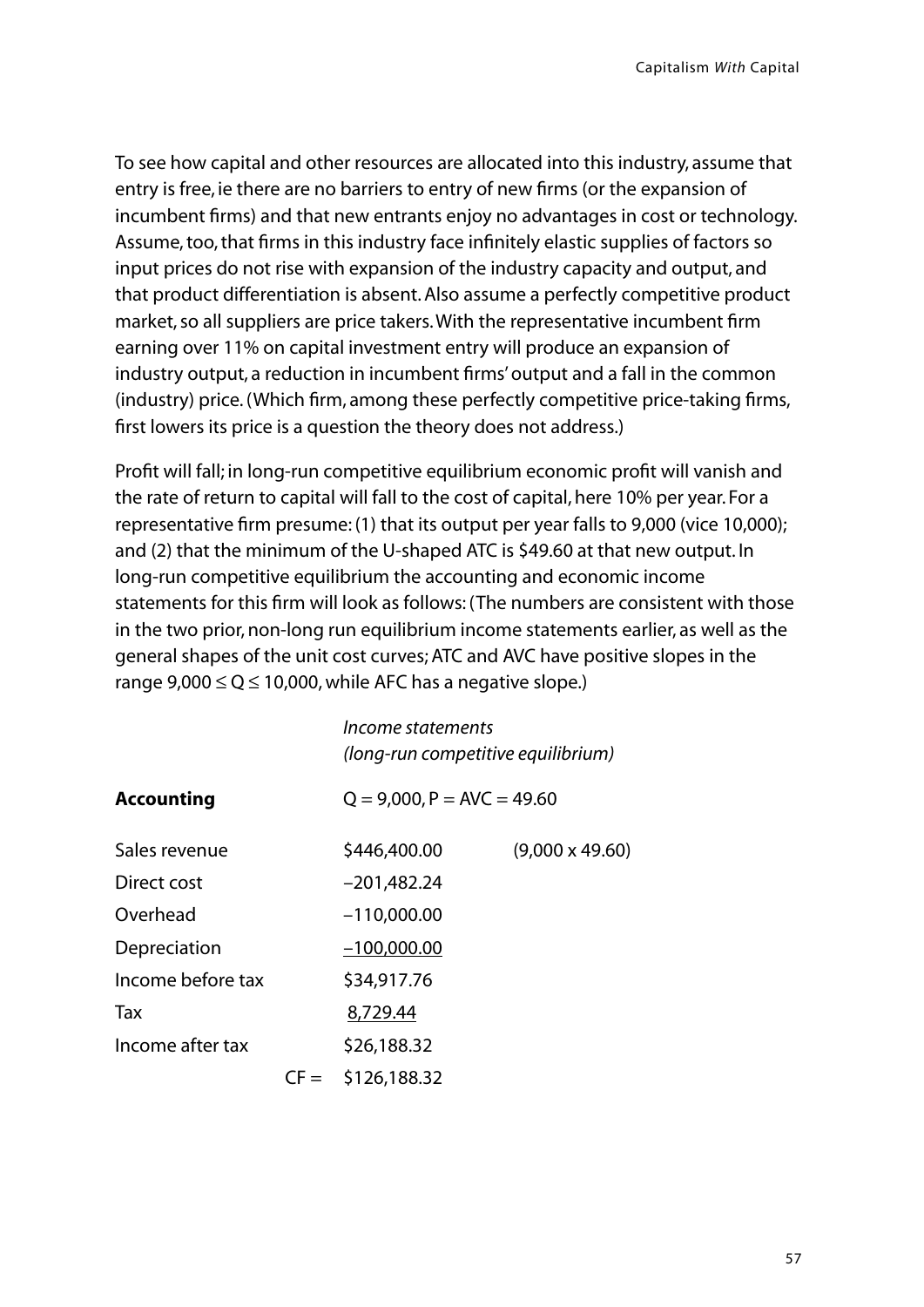#### **Economic**

| Total revenue   |            | \$446,400.00   |
|-----------------|------------|----------------|
| Variable cost   |            |                |
| Direct          | 201.482.24 |                |
| Tax             | 8.729.44   | $-5210,211.68$ |
| Fixed cost      |            |                |
| Overhead        | 110,000    |                |
| Normal profit   | 126,188.32 | $-5236,188.32$ |
| Economic profit |            | 0              |

$$
AVC = \frac{210,211.68}{9,000} = $23.36
$$
  
AFC = 
$$
\frac{236,188.32}{9,000} = $26.24
$$
  
ATC = 
$$
\frac{446,400}{9,000} = $49.60
$$

Economic profit per unit =  $\frac{0}{10,000}$  = 0 at P = \$49.60



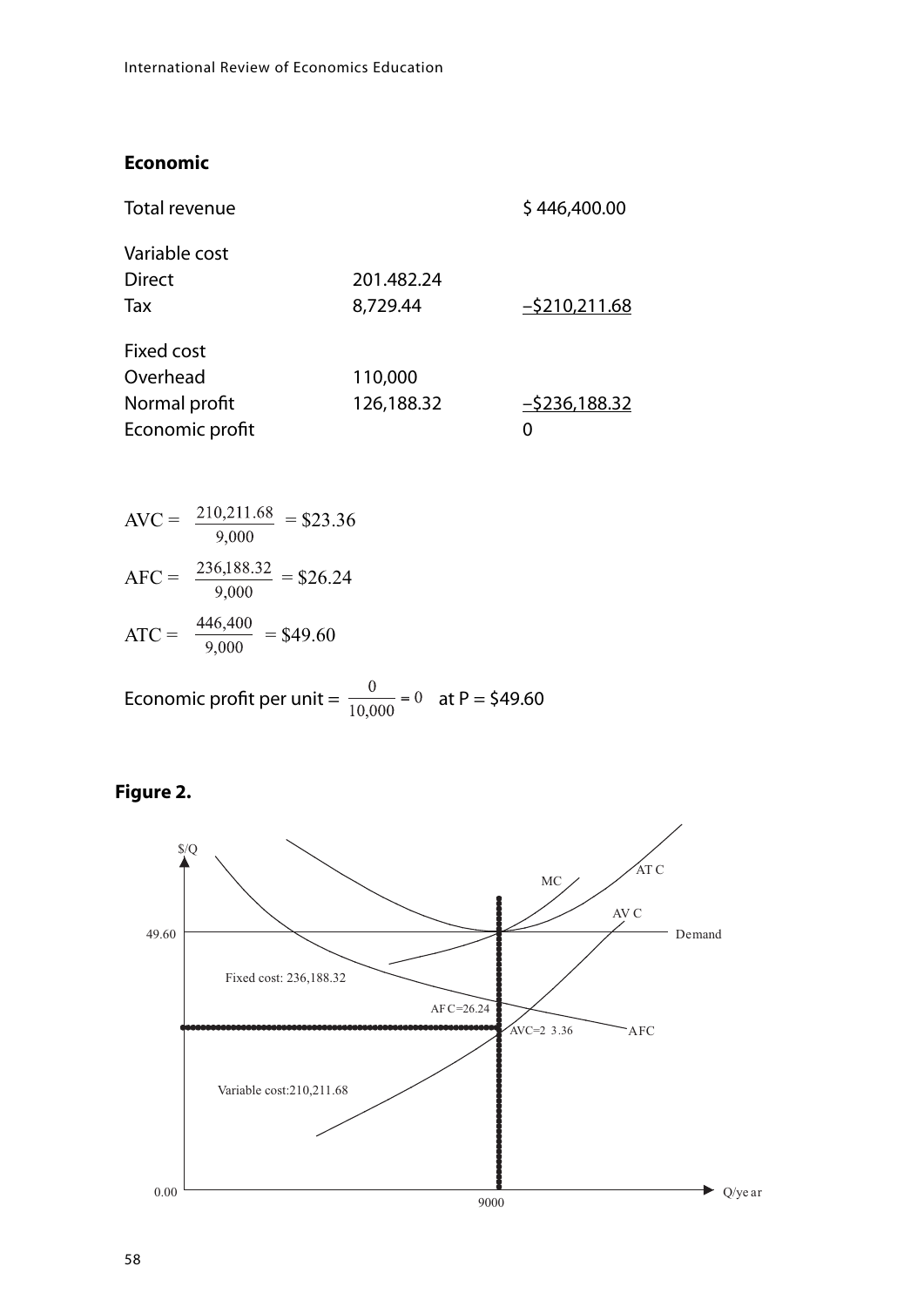Figure 2 represents the cost curves for a representative firm in long-run competitive equilibrium, after the adjustments wrought by entry have been completed. For the industry (market), output (with entry and expansion of capacity) has increased. Price has fallen to \$49.60, the minimum ATC that includes all costs 'including the necessary return to capital' (10% per year), the \$126,188.20 of annual normal profit. This firm has reduced its annual output from 10,000 to 9,000. Economic profit has been competed away. Capital budgeting has drawn capital (and labour and raw materials and…) into this industry from other less profitable activities; resources have been reallocated in response to profit opportunities.The rate of return on investment has tended toward equality as the 11.388% opportunity has fallen to the 10% cost of capital. Of course, any barriers to entry – barriers to the mobility of capital investment – will slow, perhaps stop (for a while) this reallocation process.6

#### Remain in operation?

'Normal profits.That minimum amount of profit [ie cash flow] which a firm must acquire in order to induce the firm to remain in operation.This is where all opportunity costs are just covered by total revenue and therefore corresponds to a zero level of [economic] profits.'

> David W. Pearce (Ed.) (1992) *The MIT Dictionary of Modern Economics*, 4th edn.,The MIT Press, p. 310

At long-run competitive equilibrium, with annual (4 years) cash flow of \$126,188.32 producing a 10% rate of return on a \$400,000 investment will the firm choose 'to remain in operation'? Of course the firm (at  $T = 4$ ) may repeat the process of acquiring the funds (through a follow-on stock offering or secondary offering) to replace the now worn out (and worthless) original assets; this would be necessary if the entire cash flow had been paid out each year as it had been received, as was assumed above. Exact replacement of the physical assets presumes that market conditions (demand, technology, factor prices) are the same at  $T = 4$  as at  $T = 0$ .

Alternatively the annual cash flow can be considered in two parts: (1) the annual opportunity cost on the \$400,000, 10% or \$40,000 per year paid annually to the owners as a rental fee on the funds; and (2) the remainder (\$126,188.32 – \$40,000 = \$86,188.32) retained in the firm and invested in some other opportunity to earn the firm's 10% cost of capital. If the firm cannot earn (at least) 10% on this retained cash flow, it should be returned to the owners who can earn 10% elsewhere.Will this second part (the \$86,188.32 per year for four years earning exactly 10% per year) accumulate to an amount that will allow the firm 'to remain in operation' in the long run by replacing the assets at  $T = 4$  (or if it so decides, to return the original amount to the suppliers of the financial capital)? What is that future value? It is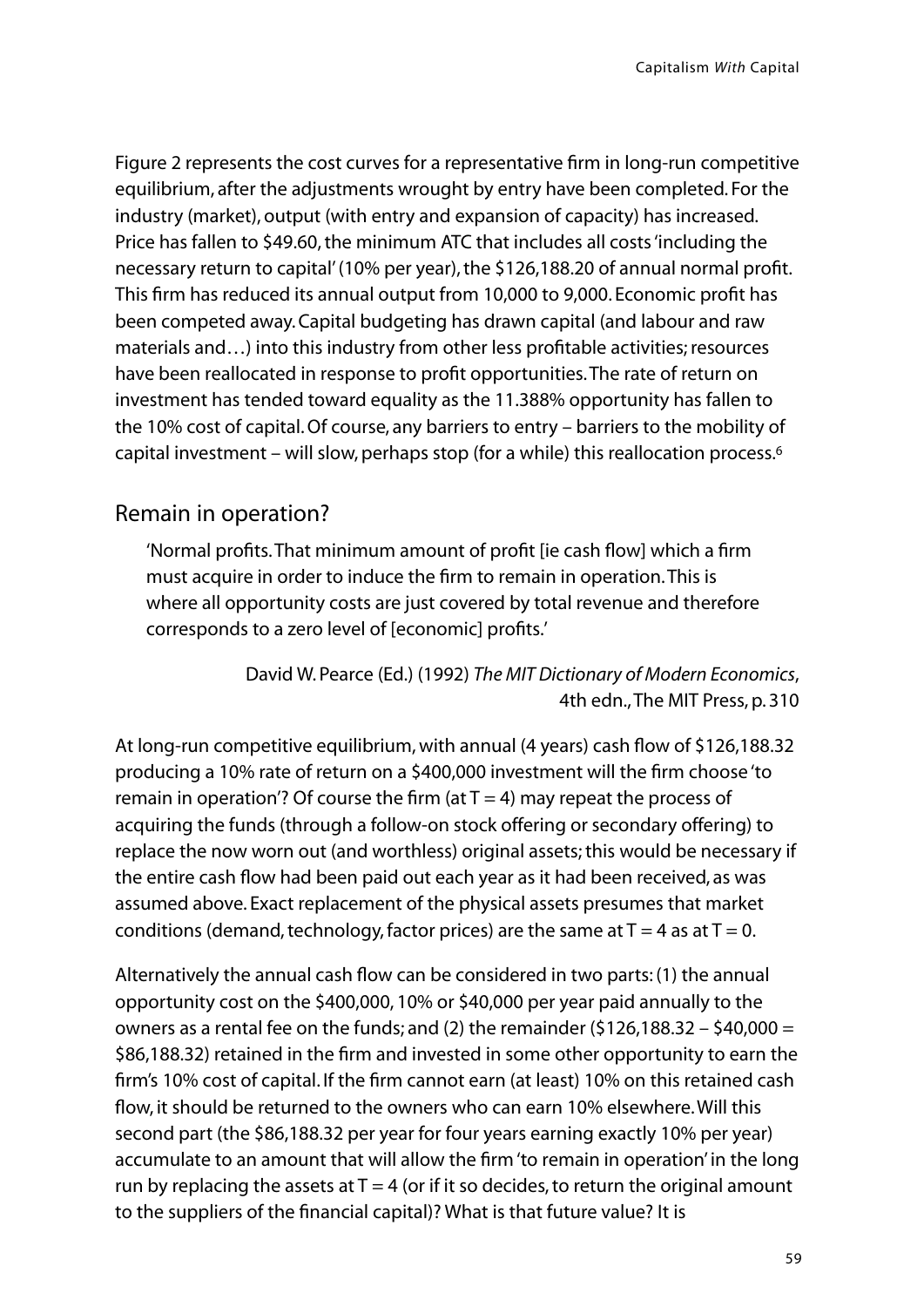\$86,188.32 [(1.10)<sup>3</sup> + (1.10)<sup>2</sup> + (1.10)<sup>1</sup> + (1.10)<sup>0</sup>] = \$86,188.32 
$$
\left[\frac{(1.10)^4 - 1}{.10}\right]
$$
 = \$400,000.

The firm can, at  $T = 4$ , use the \$400,000 either to replace the now worthless original assets with an identical investment (if at  $T = 4$  the NPV  $\geq$  0), or to return the principal amount to the original suppliers of the financial capital.The annual normal profit of \$125,188.32 is just adequate 'to induce the firm to remain in operation' by replacing the worn out assets at  $T = 4.7$  Or, if the (re)investment is no longer attractive (NPV < 0 at T = 4), returning the \$400,000 to the suppliers of capital (if indeed it has been earned and reinvested during the period  $T = 0, \ldots 4$ ) or invested in another different project at  $T = 4$  with NPV  $> 0$ .

The long-run equilibrium indicated in Figure 2 and the corresponding economic income statement, where economic profit is zero, represents the long-run economic breakeven point. A lower price (than \$49.60) would not return the necessary cash flow for the firm to remain in operation: it would shut down, at least this activity, and perhaps go into a different line of business.

Accountants would support a different long-run breakeven point, where accounting profits are zero.The accounting breakeven is defined as follows: sales revenue less direct (variable) costs less taxes must cover the fixed costs of depreciation and overhead, presumably at a rate of output less the 9,000 and a price below \$49.60. In this example income after tax is \$26,188.32.The firm is more than breaking even in an accounting sense.

A firm's short-run shut-down point, where the firm will cease production and exit the market, before those assets are 'worn out' but are economically worthless, occurs when the cash inflow from sales revenue is inadequate to cover the cash outflow from direct (variable) costs. If this cash flow (revenues less direct or variable costs) is positive, then the firm will continue to produce; its (positive) cash flow from operations will make at least some contribution to paying the fixed (cash flow) costs.

# Conclusion

Stigler properly emphasised the tendency under competitive conditions for the rate of return to approach equality across industries, an equality which characterises long-run competitive general equilibrium emphasised in microeconomics texts.Two sorts of influences modify this tendency. First, competitive conditions may not prevail; entry barriers (including exit barriers) may slow, or for a time halt, investment and the expansion of capacity in response to profit opportunities. Monopolists may – for a time, perhaps an extended time – earn supranormal profit, rates of return above their costs of capital.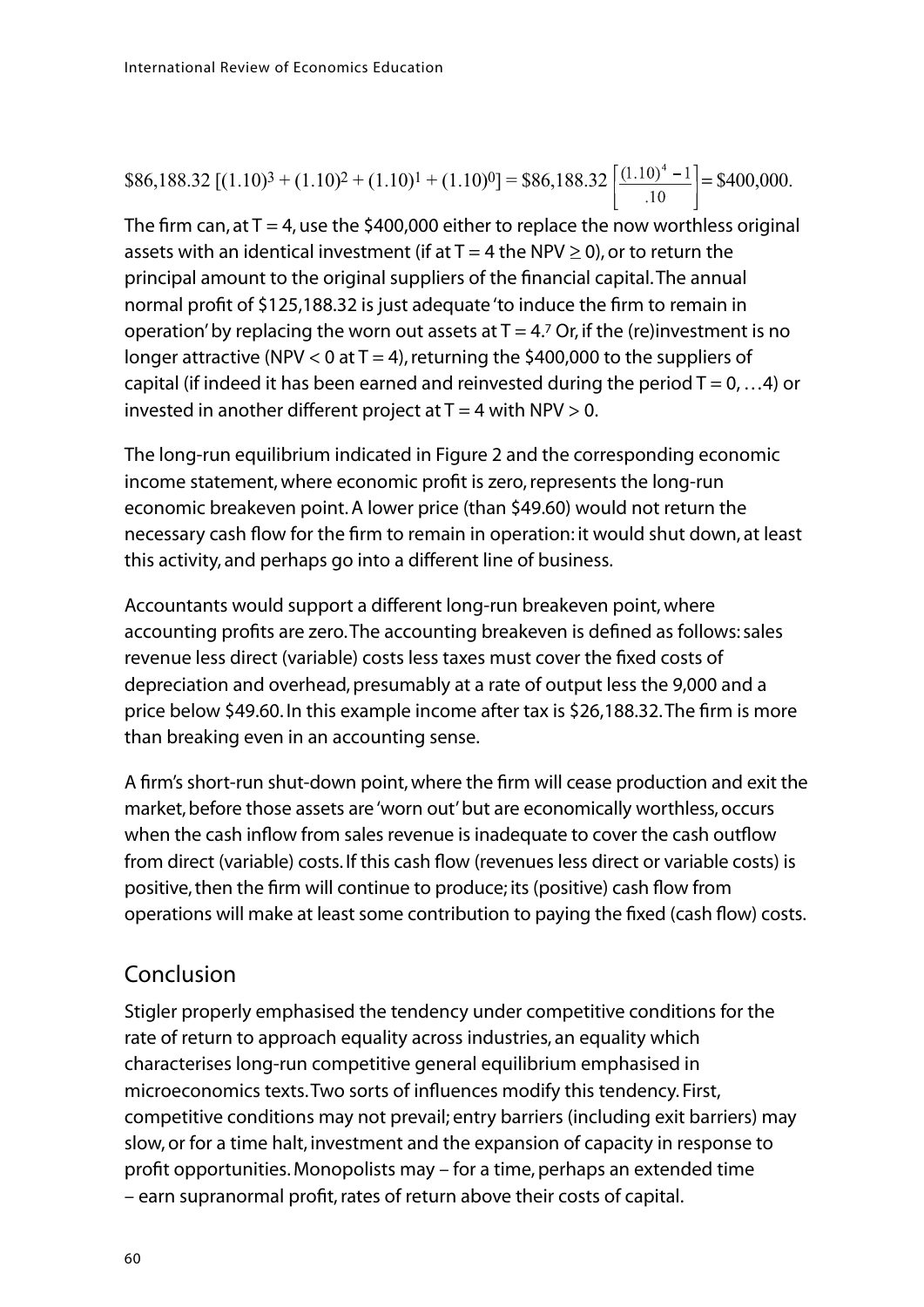Second, market economies are better characterised by recognising their dynamic elements of innovative change – new products, new techniques – rather than by emphasising competitive general equilibrium. Production techniques will improve, new sources of inputs will emerge, new products will be developed and offered, and consumer's tastes may change. Alterations in supply and demand conditions will affect the rates of return and thus modify the capital budgeting calculations – Stigler's 'world of unending change in types of products…, in methods of produc[tion]…, and in the availabilities of various resources….'In such an Austrian economy buffeted by the Schumpeterian perennial gale of creative destruction, equilibrium (market or general) is elusive, a moving target, and capital budgeting deserves still greater importance in economists'narration of how resources are allocated.

Students in courses in basic microeconomics deserve some discussion of these issues of NPV, normal (versus accounting) profit, and rates of return.Virtually all introductory and intermediate micro texts give short shrift to these issues, thus denying students an exposure to a fundamental mechanism in a market economy. We teach capitalism with out discussing capital; students deserve better.

#### References

Brealey, R A. and Myers, S. C. (1996) *Principles of Corporate Finance*, 5th edn., New York: McGraw-Hill.

Gilbert, R.J. (1989) 'Mobility Barriers and the Value of Incumbency' in R. Schmalensee and R. D.Willig (Eds) *Handbook of Industrial Organization*, Vol.,I, Amsterdam: North-Holland. Hulten, C. R. (1990) Amortization in *The New Palgrave: A Dictionary of Economics*, New York: W.W. Norton & Co.

Miller, R. A. (2000) 'Ten Cheaper Spades: Production Theory and Cost Curves in the Short Run',*Journal of Economic Education*,Vol. 31, pp. 119-130.

Miller, R.A.(2006) *The Weighted Average Cost of Capital is Not Quite Right*,forthcoming. Ross, S. A., Westerfield, R.W. and Jaffe, J. (2005) *Corporate Finance*, 7th edn., New York: McGraw-Hill Irwin.

#### Notes

- 1 When a firm uses more than one source of financial capital (bonds and preferred stock in addition to common stock) the cost of capital is a weighted average of the costs of the individual components. For a critique of the commonly used weighted average cost of capital, see Miller (2006).
- <sup>2</sup> Some firms carry what appears to be excess cash; Microsoft has about \$30 billion of cash on its balance sheet, and has only recently started to pay a modest cash dividend. For the business sector more generally, over the past 20+ years internal financing has provided between 62% and 100% of investment expenditures (capital spending and net working capital) (Brealey and Myers, 1996: 366–367; Ross, Westerfield, and Jaffe, 2005: 395). Internal financing, of course, should pass the NPV test; if it doesn't, then the suppliers of finance have better opportunities.That's what the 10% opportunity cost is all about. Microsoft? Who knows.